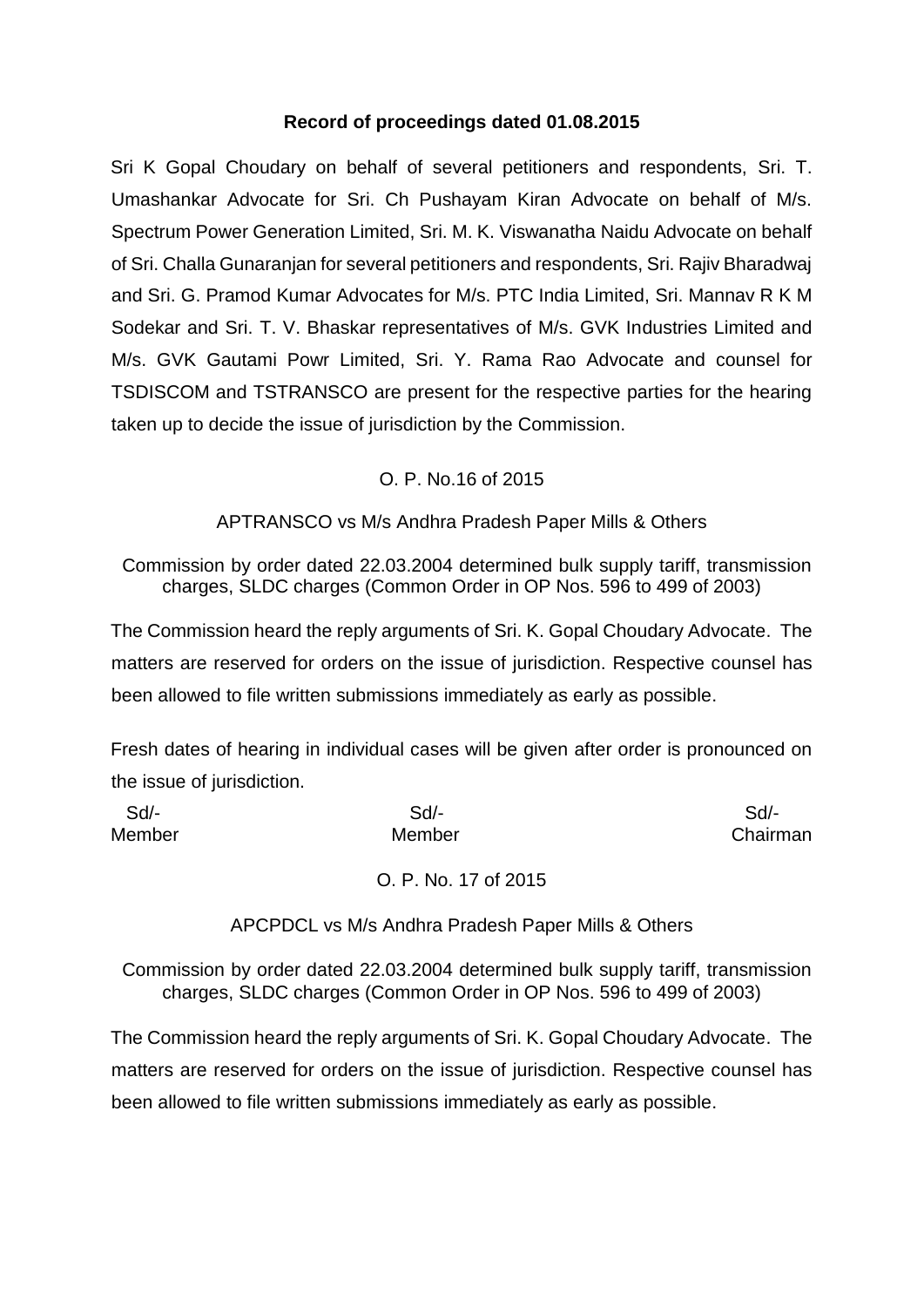Sd/- Sd/- Sd/-

Member **Member** Member **Chairman** 

O. P. No. 18 of 2015

APNPDCL vs M/s Andhra Pradesh Paper Mills & Others

Commission by order dated 22.03.2004 determined bulk supply tariff, transmission charges, SLDC charges (Common Order in OP Nos. 596 to 499 of 2003)

The Commission heard the reply arguments of Sri. K. Gopal Choudary Advocate. The matters are reserved for orders on the issue of jurisdiction. Respective counsel has been allowed to file written submissions immediately as early as possible.

Fresh dates of hearing in individual cases will be given after order is pronounced on the issue of jurisdiction.

| Sd/-   | Sd/-   | Sd/-     |
|--------|--------|----------|
| Member | Member | Chairman |
|        |        |          |

O. P. No. 19 of 2015

APTRANSCO vs M/s Small Hydro Power Developers' Association & Others

Commission by order dated 22.03.2005 determined bulk supply tariff, transmission charges, SLDC charges (Common Order in OP Nos. 30 to 34 of 2004)

The Commission heard the reply arguments of Sri. K. Gopal Choudary Advocate. The matters are reserved for orders on the issue of jurisdiction. Respective counsel has been allowed to file written submissions immediately as early as possible.

Fresh dates of hearing in individual cases will be given after order is pronounced on the issue of jurisdiction.

| Sd/-   | Sd/-   | Sd/-     |
|--------|--------|----------|
| Member | Member | Chairman |
|        |        |          |

O. P. No. 20 of 2015

APCPDCL vs M/s Small Hydro Power Developers' Association & Others

Commission by order dated 22.03.2005 determined bulk supply tariff, transmission charges, SLDC charges (Common Order in OP Nos. 30 to 34 of 2004)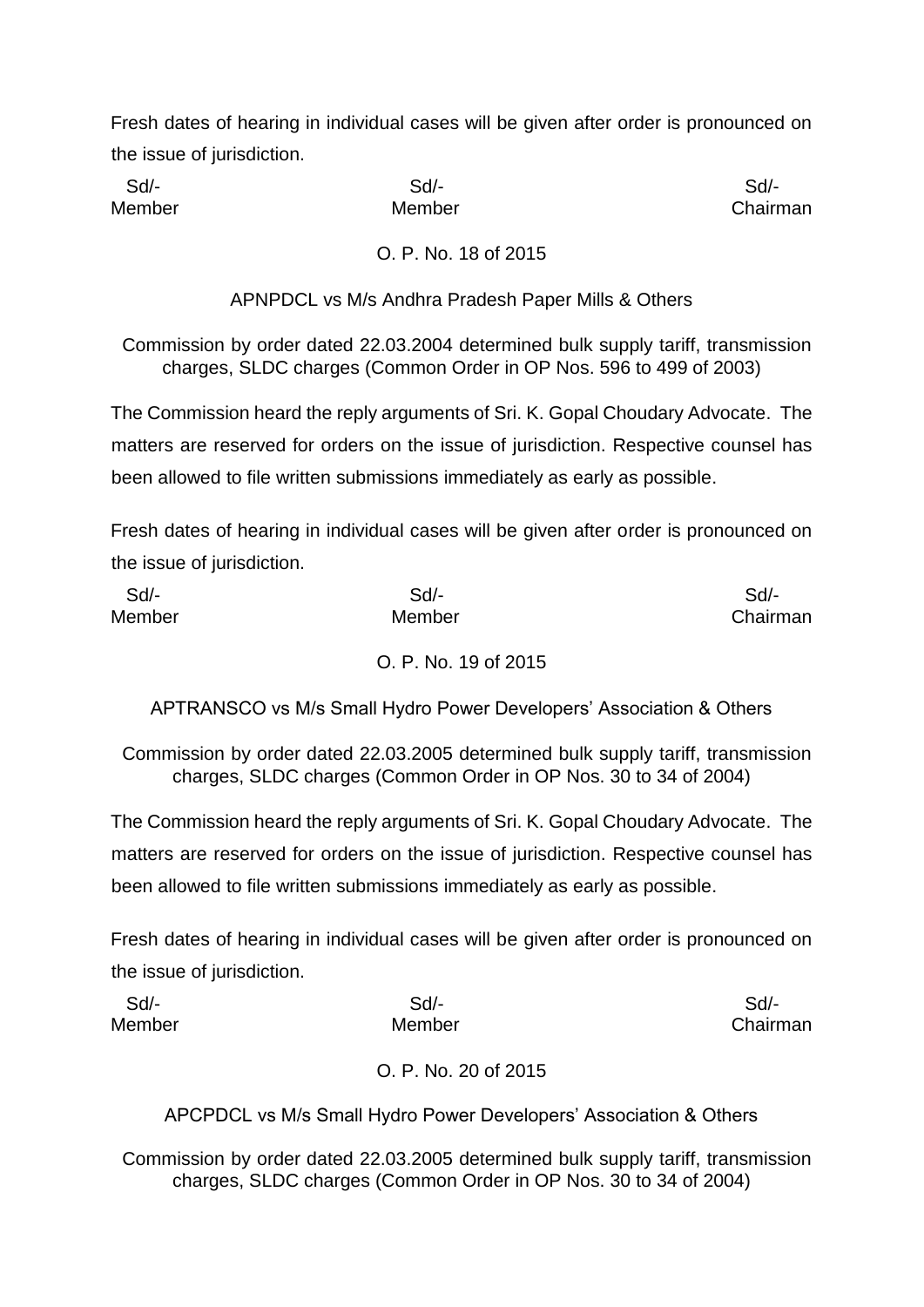The Commission heard the reply arguments of Sri. K. Gopal Choudary Advocate. The matters are reserved for orders on the issue of jurisdiction. Respective counsel has been allowed to file written submissions immediately as early as possible.

Fresh dates of hearing in individual cases will be given after order is pronounced on the issue of jurisdiction.

 Sd/- Sd/- Sd/- Member **Member** Member **Chairman** O. P. No. 21 of 2015

APNPDCL vs M/s Small Hydro Power Developers' Association & Others

Commission by order dated 22.03.2005 determined bulk supply tariff, transmission charges, SLDC charges (Common Order in OP Nos. 30 to 34 of 2004)

The Commission heard the reply arguments of Sri. K. Gopal Choudary Advocate. The matters are reserved for orders on the issue of jurisdiction. Respective counsel has been allowed to file written submissions immediately as early as possible.

Fresh dates of hearing in individual cases will be given after order is pronounced on the issue of jurisdiction.

| Sd/-   | Sd/-   | Sd       |
|--------|--------|----------|
| Member | Member | Chairman |
|        |        |          |

# O. P. No. 22 of 2015

APTRANSCO vs M/s Small Hydro Power Developers' Association & Others

Determination of tariffs including transmission charges. Certain generators questioned the tariff order dated 23.03.2006 in respect of levy of transmission charges.

The Commission heard the reply arguments of Sri. K. Gopal Choudary Advocate. The matters are reserved for orders on the issue of jurisdiction. Respective counsel has been allowed to file written submissions immediately as early as possible.

| Sd     | Sd/-   | Sd/-     |
|--------|--------|----------|
| Member | Member | Chairman |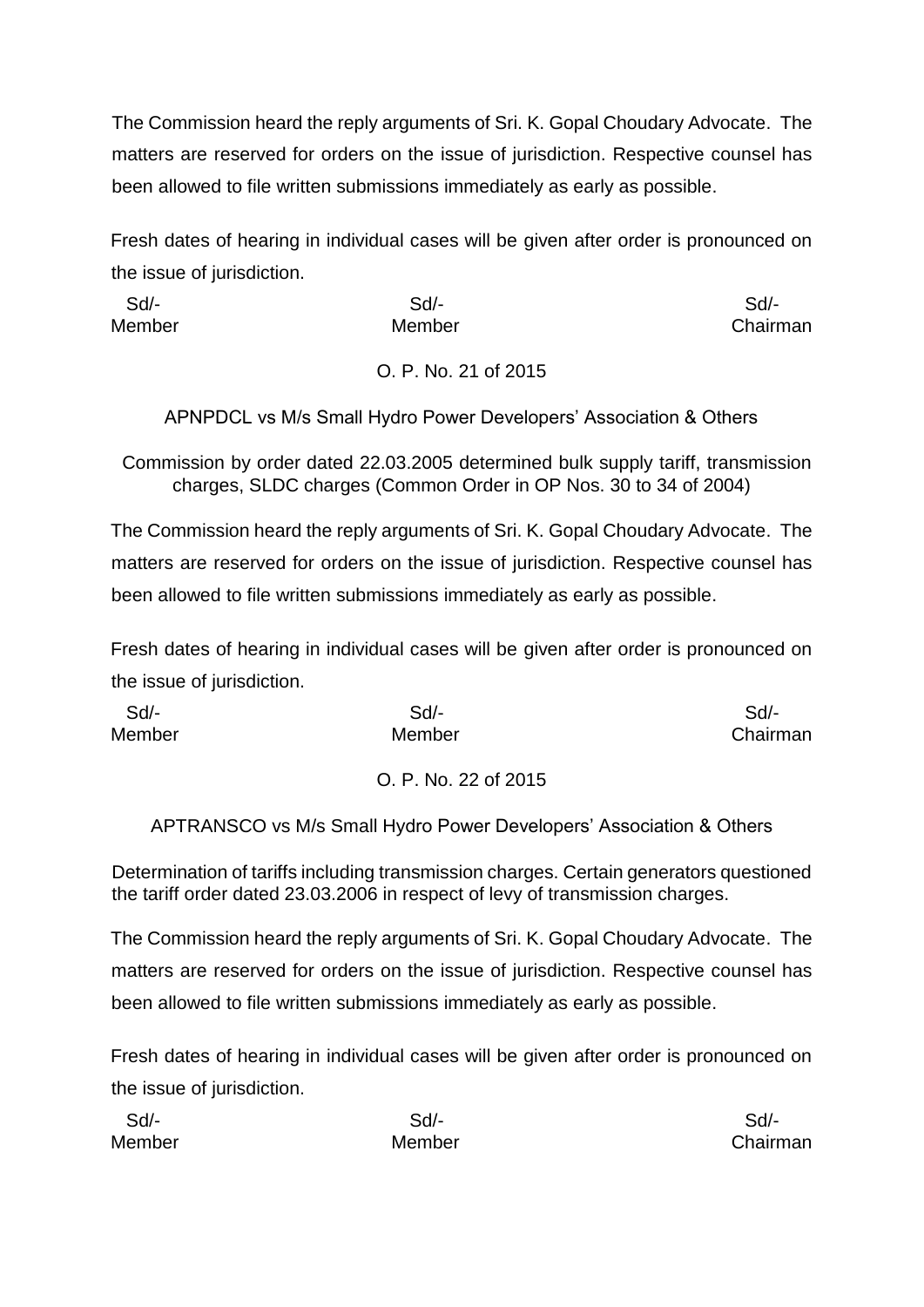# O. P. No. 23 of 2015

# APCPDCL vs M/s Small Hydro Power Developers' Association & Others

Commission by a Common order dated 23.03.2006 determined distribution tariff for control period 2006-07.

The Commission heard the reply arguments of Sri. K. Gopal Choudary Advocate. The matters are reserved for orders on the issue of jurisdiction. Respective counsel has been allowed to file written submissions immediately as early as possible.

Fresh dates of hearing in individual cases will be given after order is pronounced on the issue of jurisdiction.

| Sd/-   | $Sd$ -               | Sd/-     |
|--------|----------------------|----------|
| Member | Member               | Chairman |
|        | O. P. No. 24 of 2015 |          |

APNPDCL vs M/s Small Hydro Power Developers' Association & Others

Commission by order dated 22.03.2005 determined bulk supply tariff, transmission charges, SLDC charges (Common Order in OP Nos. 30 to 34 of 2004)

The Commission heard the reply arguments of Sri. K. Gopal Choudary Advocate. The matters are reserved for orders on the issue of jurisdiction. Respective counsel has been allowed to file written submissions immediately as early as possible.

Fresh dates of hearing in individual cases will be given after order is pronounced on the issue of jurisdiction.

| Sd/-   | $Sd$ -                  | Sd       |
|--------|-------------------------|----------|
| Member | Member                  | Chairman |
|        | R. P. No. 01 of 2015    |          |
|        | M/s RPP Ltd. Vs DISCOMS |          |

Petition for reviewing the tariff order dated 20.03.2009 in OP Nos. 17 to 20 of 2009 in respect of wheeling tariff for FY 2009-10 to 2013-14 and RST for FY 2009-10.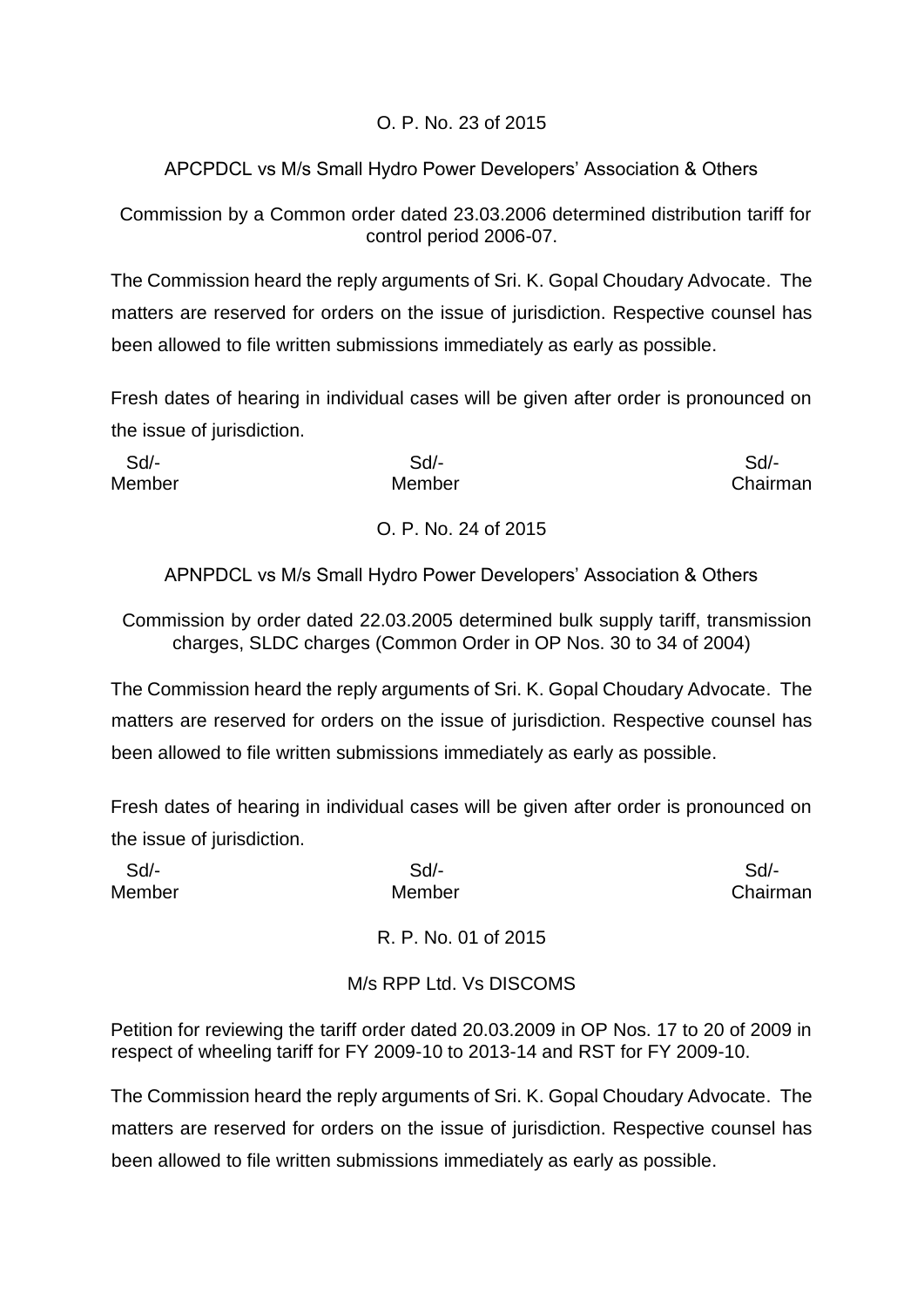Sd/- Sd/- Sd/-

Member Member Chairman

# R. P. No. 02 of 2015

#### M/s RPP Ltd. Vs APTRANSCO

Petition for review of tariff order dated 20.03.2009 in OP Nos. 17 to 20 of 2009 in respect of transmission tariff for FY 2009-10 to 2013-14.

The Commission heard the reply arguments of Sri. K. Gopal Choudary Advocate. The matters are reserved for orders on the issue of jurisdiction. Respective counsel has been allowed to file written submissions immediately as early as possible.

Fresh dates of hearing in individual cases will be given after order is pronounced on the issue of jurisdiction.

| Sd     | $Sd$ - | Sd/-     |
|--------|--------|----------|
| Member | Member | Chairman |

# R. P. No. 03 of 2015

# M/s KCP & 2 others Vs APPCC, APTRANSCO & DISCOMS

Petition for review of tariff order dated 20.03.2009 in OP Nos. 17 to 20 of 2009 in respect of wheeling tariff for FY 2009-10 to 2013-14.

The Commission heard the reply arguments of Sri. K. Gopal Choudary Advocate. The matters are reserved for orders on the issue of jurisdiction. Respective counsel has been allowed to file written submissions immediately as early as possible.

Fresh dates of hearing in individual cases will be given after order is pronounced on the issue of jurisdiction.

| Sd/-   | Sd     | Sd/-     |
|--------|--------|----------|
| Member | Member | Chairman |

R. P. No. 04 of 2015

M/s KCP & 2 others Vs APPCC, APTRANSCO & DISCOMS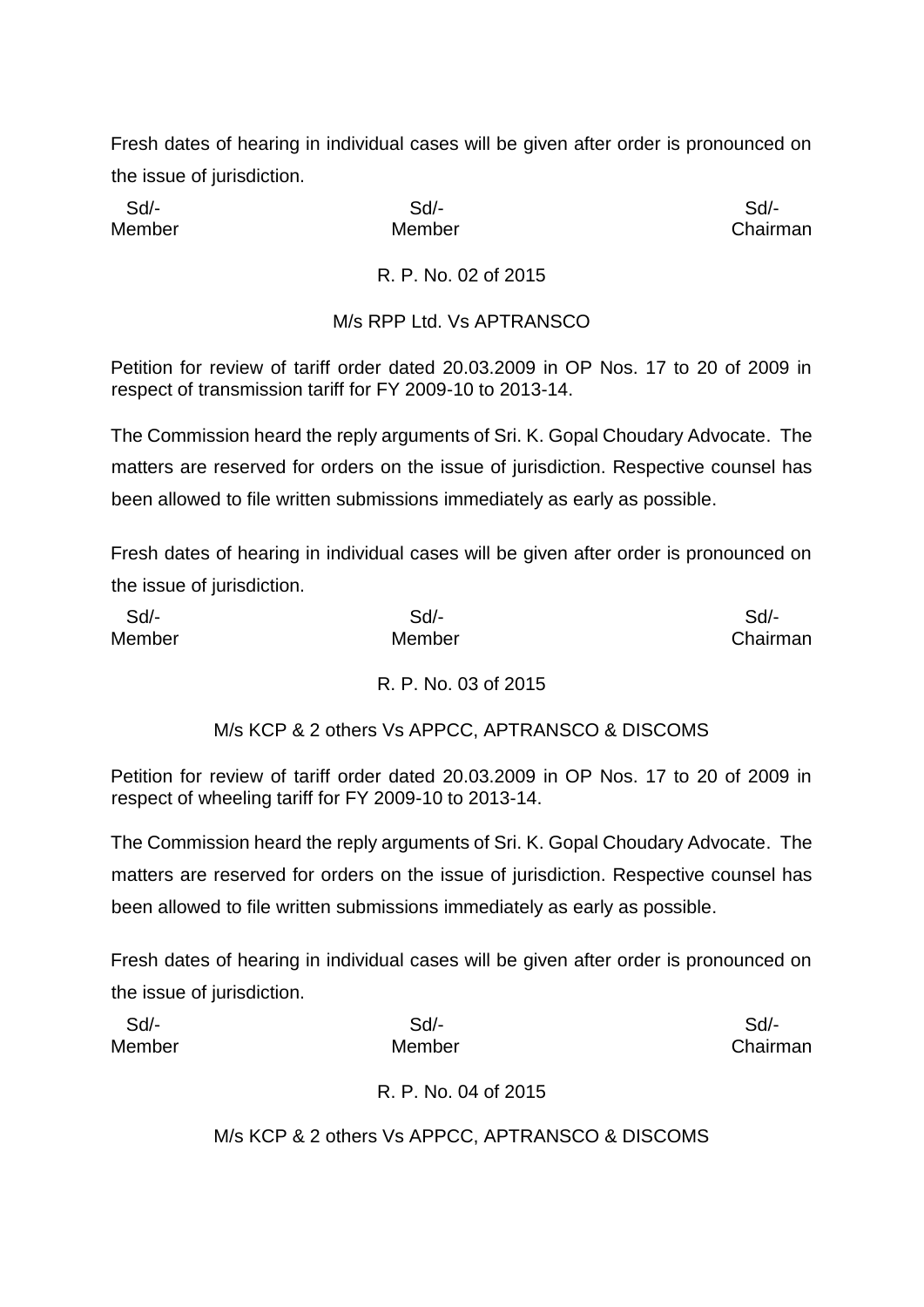Petition for review of tariff order dated 20.03.2009 in OP Nos. 17 to 20 of 2009 in respect of wheeling tariff for FY 2009-10 to 2013-14.

The Commission heard the reply arguments of Sri. K. Gopal Choudary Advocate. The matters are reserved for orders on the issue of jurisdiction. Respective counsel has been allowed to file written submissions immediately as early as possible.

Fresh dates of hearing in individual cases will be given after order is pronounced on the issue of jurisdiction.

| Sd/-   | Sd/-   | Sd       |
|--------|--------|----------|
| Member | Member | Chairman |
|        |        |          |

# R. P. No. 05 of 2015

M/s Small Hydro Power Developers Association & 16 others vs DISCOMS

Petition for review of tariff order dated 20.03.2009 in OP Nos. 17 to 20 of 2009 in respect of wheeling tariff for FY 2009-10 to 2013-14.

The Commission heard the reply arguments of Sri. K. Gopal Choudary Advocate. The matters are reserved for orders on the issue of jurisdiction. Respective counsel has been allowed to file written submissions immediately as early as possible.

Fresh dates of hearing in individual cases will be given after order is pronounced on the issue of jurisdiction.

| Sd/-   | Sd/-   | Sd/-     |
|--------|--------|----------|
| Member | Member | Chairman |

O. P. No. 25 of 2015

M/s GVK Industries Ltd. vs DISCOMS & APPCC

Petition u/s 86 (1) (f) of the Electricity Act, 2003 in respect of certain claims amounting to Rs.262 crs.

The Commission heard the reply arguments of Sri. K. Gopal Choudary Advocate. The matters are reserved for orders on the issue of jurisdiction. Respective counsel has been allowed to file written submissions immediately as early as possible.

| Sd     | Sd/-   | Sd/-     |
|--------|--------|----------|
| Member | Member | Chairman |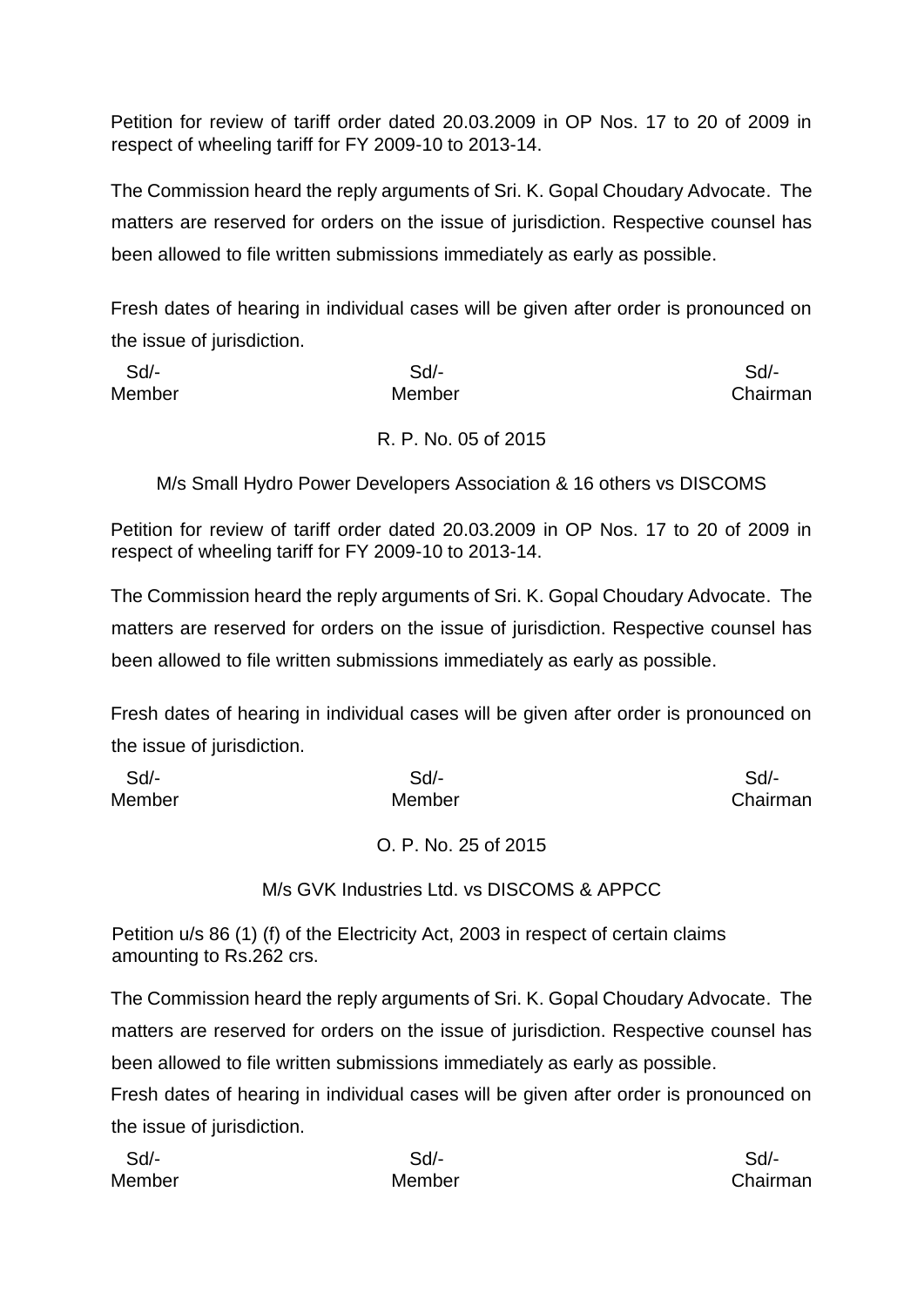#### O. P. No. 26 of 2015

#### APTRANSCO & 4 DISCOMS vs M/s GVK Industries Ltd.

Petition u/s 86 of the Electricity Act, 2003 seeking calculation of interest on working capital for computation of fixed charges, limiting the working capital amount to the actual borrowings.

The Commission heard the reply arguments of Sri. K. Gopal Choudary Advocate. The matters are reserved for orders on the issue of jurisdiction. Respective counsel has been allowed to file written submissions immediately as early as possible.

Fresh dates of hearing in individual cases will be given after order is pronounced on the issue of jurisdiction.

| Sd/-   | Sd/-   | Sd/-     |
|--------|--------|----------|
| Member | Member | Chairman |
|        |        |          |

# O. P. No. 27 of 2015

# M/s Lanco Kondapalli Power Ltd. Vs APPCC, APTRANSCO & DISCOMS

Petition u/s 86 (1) (f) of the Electricity Act, 2003 claiming capacity charges payable by the respondents and also interest payable thereon.

The Commission heard the reply arguments of Sri. K. Gopal Choudary Advocate. The matters are reserved for orders on the issue of jurisdiction. Respective counsel has been allowed to file written submissions immediately as early as possible.

Fresh dates of hearing in individual cases will be given after order is pronounced on the issue of jurisdiction.

| Sd/-   | Sd/-   | Sd/-     |
|--------|--------|----------|
| Member | Member | Chairman |
|        |        |          |

O. P. No. 28 of 2015

M/s Lanco Kondapalli Power Ltd. Vs APPCC, APTRANSCO & DISCOMS

Petition u/s 62, 86 (1) (f) of the Electricity Act, 2003 claiming finance and procurement costs payable by the respondents together with interest thereon and I.A. No. 4 of 2010 filed by the respondents.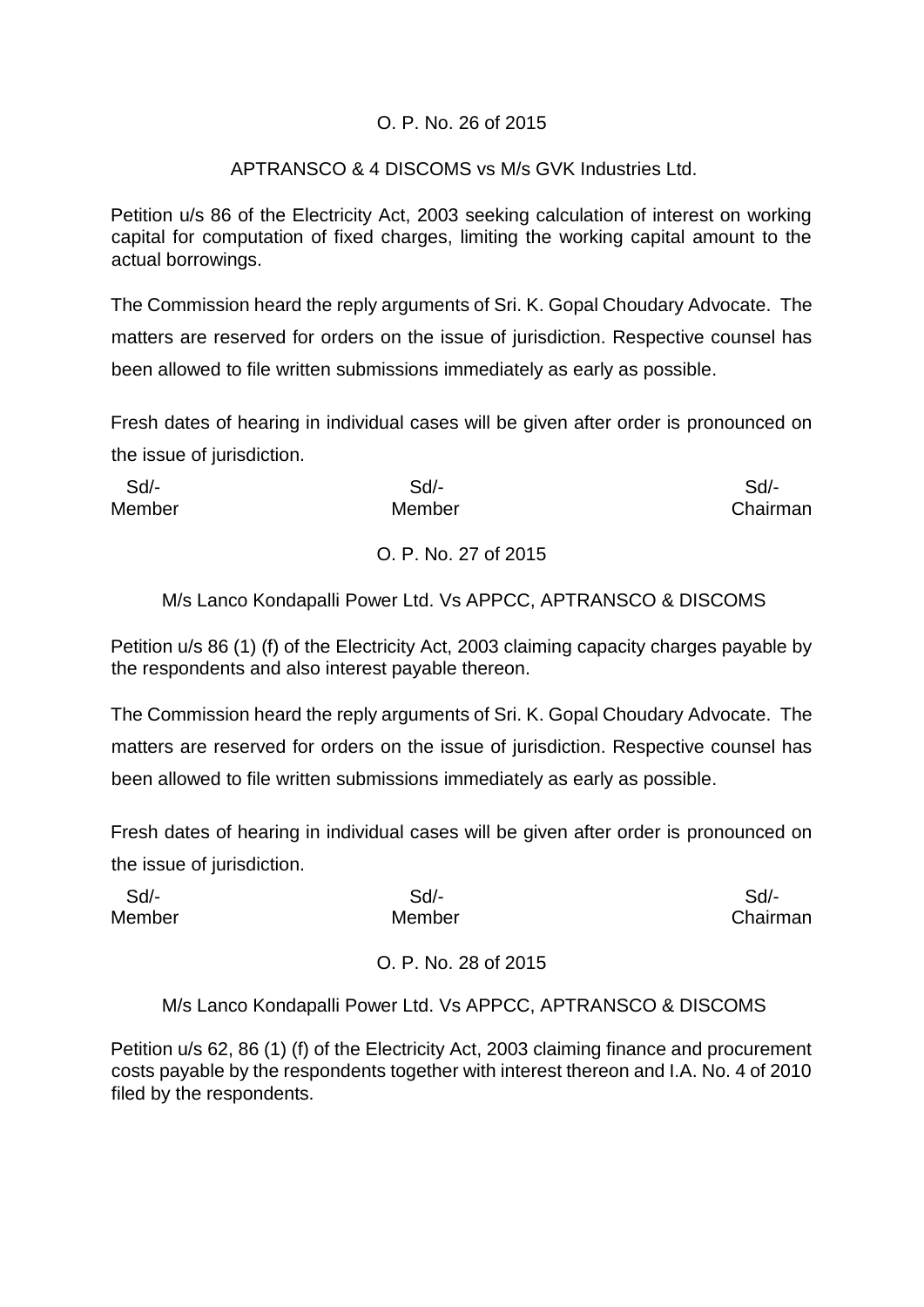The Commission heard the reply arguments of Sri. K. Gopal Choudary Advocate. The matters are reserved for orders on the issue of jurisdiction. Respective counsel has been allowed to file written submissions immediately as early as possible.

Fresh dates of hearing in individual cases will be given after order is pronounced on the issue of jurisdiction.

 Sd/- Sd/- Sd/- Member Member Chairman O. P. No. 33 of 2015

APTRANSCO & 4 DISCOMS vs M/s Spectrum Power Generation Ltd.

Petition u/s 86 (1) (b) of the Electricity Act, 2003 seeking deletion of usage of naptha as supplementary fuel and others as alternate fuel.

The Commission heard the reply arguments of Sri. K. Gopal Choudary Advocate. The matters are reserved for orders on the issue of jurisdiction. Respective counsel has been allowed to file written submissions immediately as early as possible.

Fresh dates of hearing in individual cases will be given after order is pronounced on the issue of jurisdiction.

| Sd/-   | Sd/-   | Sd/-     |
|--------|--------|----------|
| Member | Member | Chairman |

# O. P. (SR) No. 07 of 2015

M/s Spectrum Power Generation Ltd. Vs APTRANSCO & 5 others

Petition filed under Section 86 (1) (f) read with sections 86 (1) (a) and 86 (1) (k) of the Electricity Act, 2003 for approval of completed capital cost incurred by the petitioner.

The Commission heard the reply arguments of Sri. K. Gopal Choudary Advocate. The matters are reserved for orders on the issue of jurisdiction. Respective counsel has been allowed to file written submissions immediately as early as possible.

| Sd/-   | Sd/-   | Sd/-     |
|--------|--------|----------|
| Member | Member | Chairman |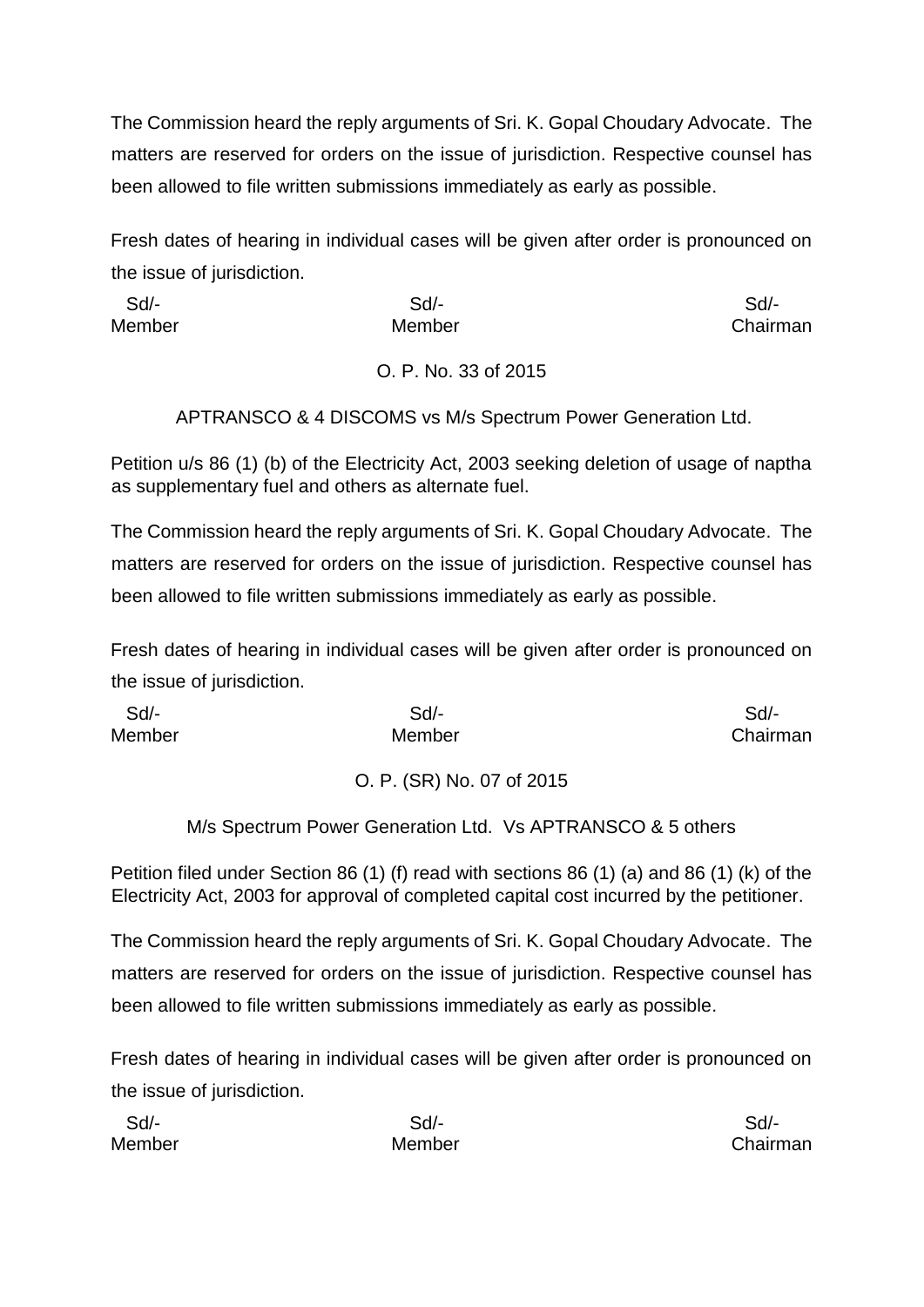#### R. P. (SR) No. 05 of 2015

M/s Guttaseema Wind Energy Company Pvt. Ltd. Vs APTRANSCO & DISCOMS

Petition for review of the order in OP Nos. 6 & 7 of 2009 dt. 22.04.2013

The Commission heard the reply arguments of Sri. K. Gopal Choudary Advocate. The matters are reserved for orders on the issue of jurisdiction. Respective counsel has been allowed to file written submissions immediately as early as possible.

Fresh dates of hearing in individual cases will be given after order is pronounced on the issue of jurisdiction.

| Sd/-   | $Sd$ - | Sd/-     |
|--------|--------|----------|
| Member | Member | Chairman |
|        |        |          |

#### R. P. (SR) No. 06 of 2015

APTRANSCO & DISCOMS vs M/s Guttaseema Wind Energy Company Pvt. Ltd.

Petition for review of the order in OP Nos. 6 & 7 of 2009 dt. 22.04.2013

The Commission heard the reply arguments of Sri. K. Gopal Choudary Advocate. The matters are reserved for orders on the issue of jurisdiction. Respective counsel has been allowed to file written submissions immediately as early as possible.

Fresh dates of hearing in individual cases will be given after order is pronounced on the issue of jurisdiction.

| Sd/-   | $Sd$ -               | Sd/-     |
|--------|----------------------|----------|
| Member | Member               | Chairman |
|        | O. P. No. 52 of 2015 |          |

M/s Lanco Kondapalli Power Ltd. Vs APPCC, APTRANSCO & DISCOMS

Petition u/s 86 (1) (f) for reimbursement of minimum fuel off-take charges and other fuel transportation charges being part of monthly bills.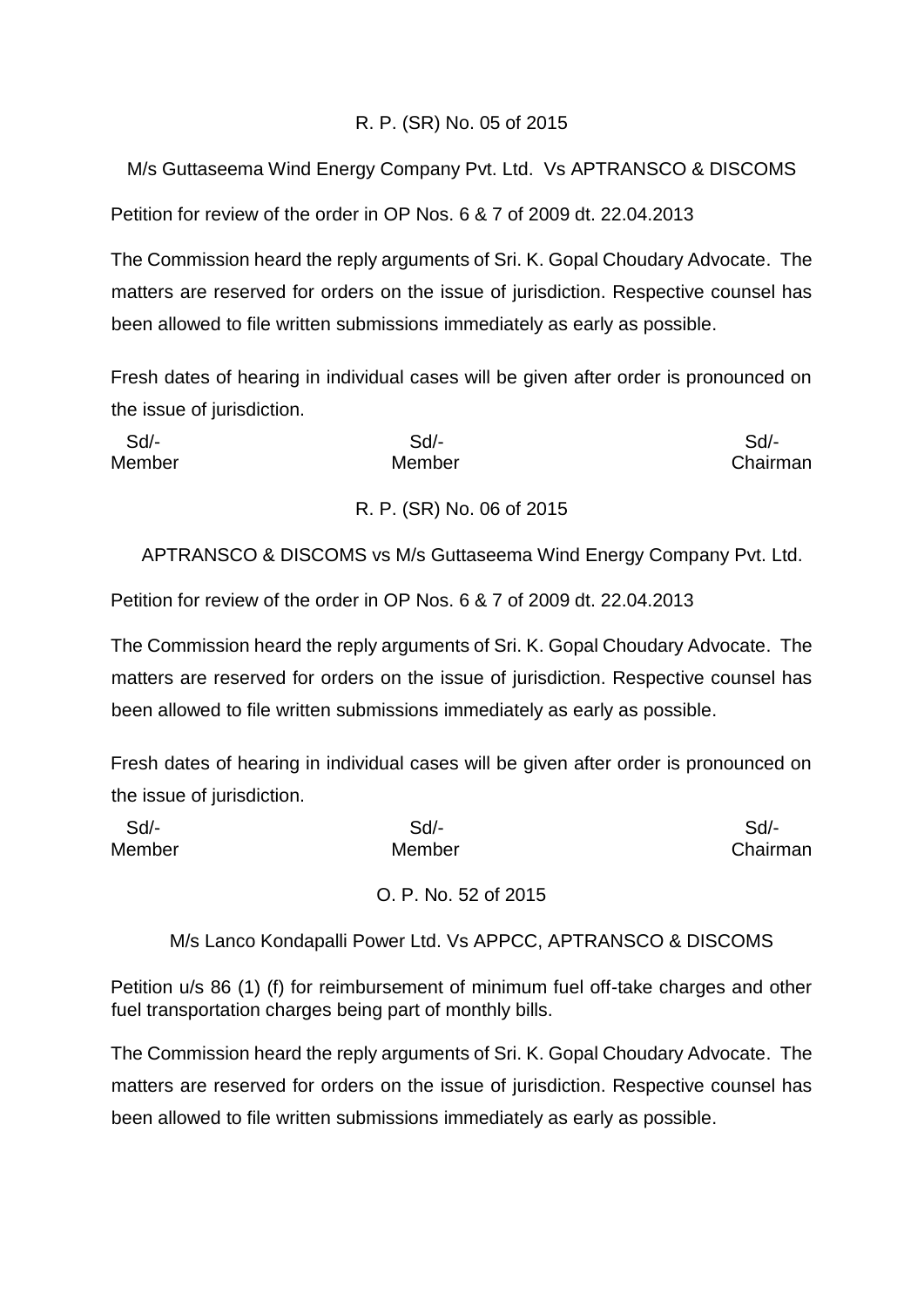Sd/- Sd/- Sd/-

Member **Member** Member **Chairman** 

O. P. No. 67 of 2015

M/s Bharath Alluminium Company Ltd. vs PTC India Ltd., & 2 others

Petition filed u/s 86 (1) (f) of the Electricity Act, 2003 for recovery of compensation deducted from the petitioner purportedly towards non-supply of power.

The Commission heard the reply arguments of Sri. K. Gopal Choudary Advocate. The matters are reserved for orders on the issue of jurisdiction. Respective counsel has been allowed to file written submissions immediately as early as possible.

Fresh dates of hearing in individual cases will be given after order is pronounced on the issue of jurisdiction.

| Sd/-   | $Sd$ -                     | Sd       |
|--------|----------------------------|----------|
| Member | Member                     | Chairman |
|        | O. P. No. 75 of 2015       |          |
|        | And                        |          |
|        | IA No. 16 of 2015          |          |
|        | -- - - - - - - - - - - - - |          |

TSNPDCL & TSSPDCL vs APGENCO

Petition seeking directions to the respondent to comply with the direction of Southern Regional Load Despatch Centre dated 18.06.2014 by floating the provision of Electricity Act, 2003.

The Commission heard the reply arguments of Sri. K. Gopal Choudary Advocate. The matters are reserved for orders on the issue of jurisdiction. Respective counsel has been allowed to file written submissions immediately as early as possible.

| Sd     | Sd/-   | Sd/-     |
|--------|--------|----------|
| Member | Member | Chairman |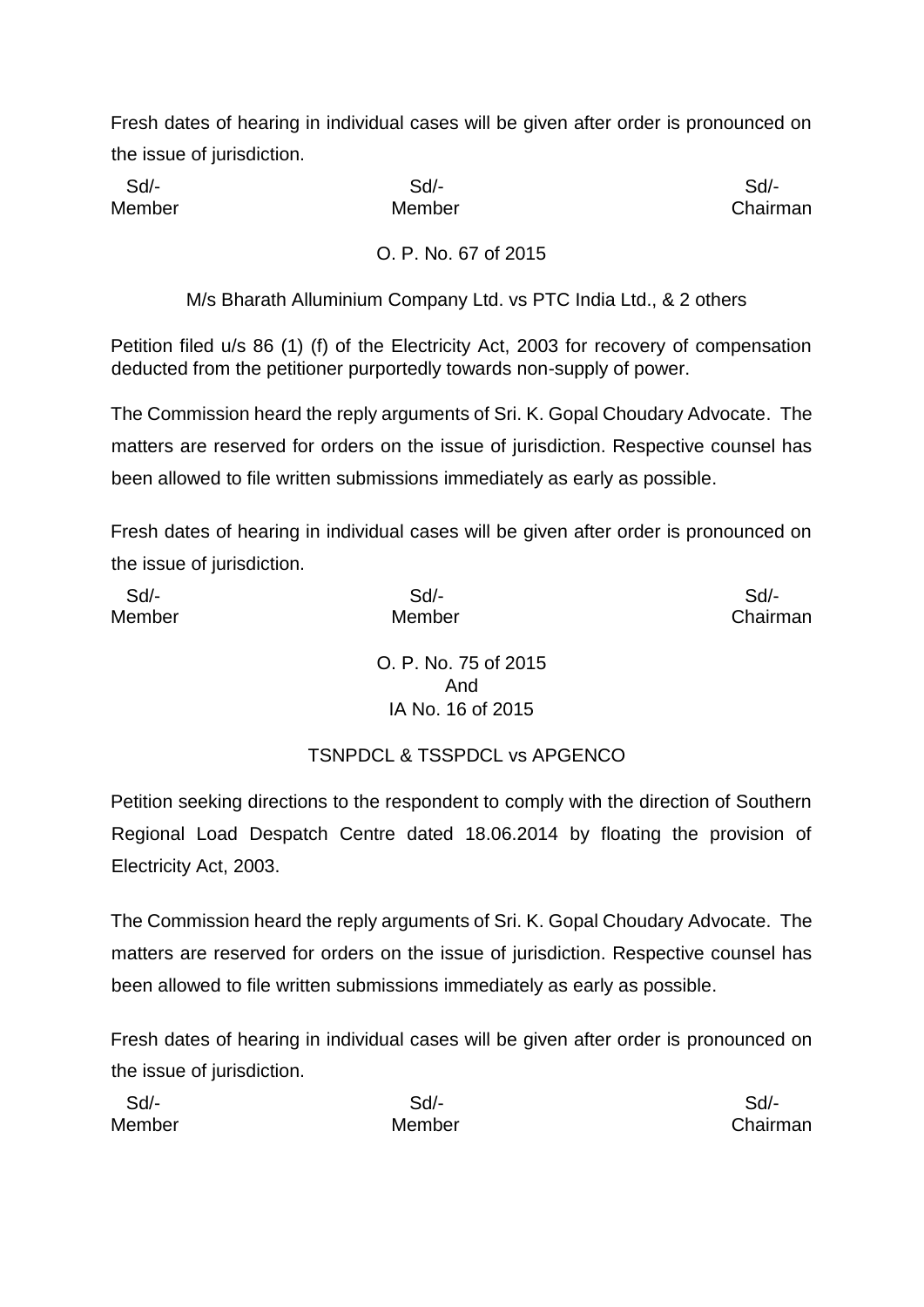#### O. P. No. 40 of 2015 And IA No. 06 of 2015

#### M/s GVK Gautami Power Ltd. Vs DISCOMS, APPCC & APTRANSCO

Petition U/S 86 (1) (F) Electricity Act, 2003 seeking declaration that the petitioner is required to be compensated for capacity charges, transportation charges and imbalance charges.

The Commission heard the reply arguments of Sri. K. Gopal Choudary Advocate. The matters are reserved for orders on the issue of jurisdiction. Respective counsel has been allowed to file written submissions immediately as early as possible.

Fresh dates of hearing in individual cases will be given after order is pronounced on the issue of jurisdiction.

| Sd/-   | $Sd$ -               | Sd       |
|--------|----------------------|----------|
| Member | Member               | Chairman |
|        | O. P. No. 41 of 2015 |          |
|        | And                  |          |
|        | IA No.07 of 2015     |          |

#### M/s GVK Gautami Power Ltd. Vs DISCOMS, APPCC & APTRANSCO

Petition U/S 86 (1) (f) Electricity Act, 2003 seeking declaration that the petitioner is required to be compensated for capacity charges, transportation charges and imbalance charges.

The Commission heard the reply arguments of Sri. K. Gopal Choudary Advocate. The matters are reserved for orders on the issue of jurisdiction. Respective counsel has been allowed to file written submissions immediately as early as possible.

Fresh dates of hearing in individual cases will be given after order is pronounced on the issue of jurisdiction.

| Sd/-   | $Sd$ -               | Sd       |
|--------|----------------------|----------|
| Member | Member               | Chairman |
|        |                      |          |
|        | O. P. No. 45 of 2015 |          |
|        | And                  |          |
|        | IA No. 10 of 2015    |          |

M/s RVK Energy Pvt. Ltd. Vs APPCC & 9 others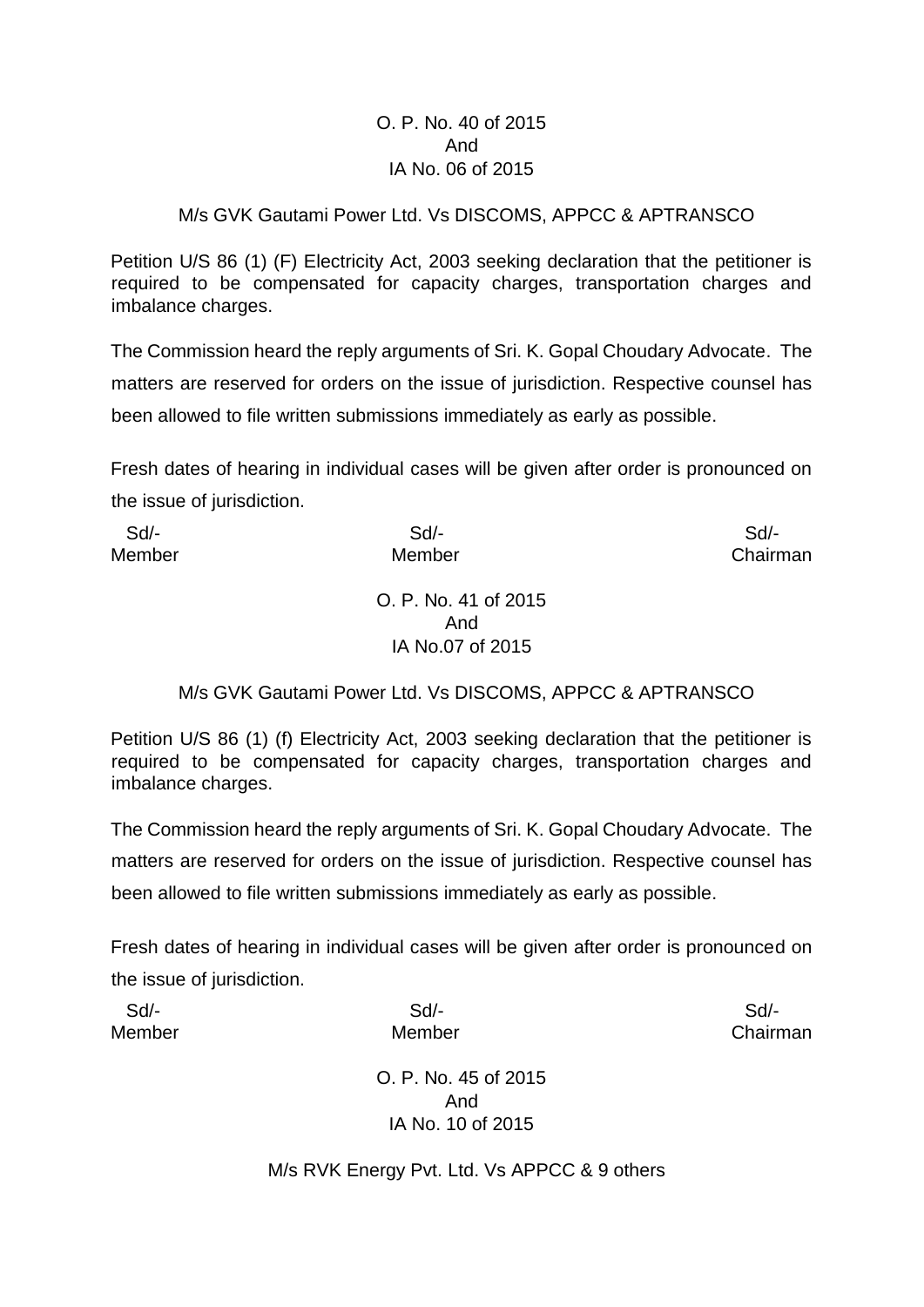Petition U/S 86 (1) (f) Electricity Act, 2003 for claim for price of the power supplied by the petitioner to Andhra Pradesh Power Coordination Committee (APPCC). Hearing before admission.

I.A. filed by the petitioner u/s 94 of the Act.

The Commission heard the reply arguments of Sri. K. Gopal Choudary Advocate. The matters are reserved for orders on the issue of jurisdiction. Respective counsel has been allowed to file written submissions immediately as early as possible.

Fresh dates of hearing in individual cases will be given after order is pronounced on the issue of jurisdiction.

| -Sd/   | $Sd$ -                                | Sd       |
|--------|---------------------------------------|----------|
| Member | Member                                | Chairman |
|        |                                       |          |
|        | O. P. No. 47 of 2015                  |          |
|        |                                       |          |
|        | DISCOMS vs M/s GVK Gautami Power Ltd. |          |

Petition U/S 86 (1) (b) and (f) of the Electricity Act, 2003 for deletion of the clause reflecting alternate fuel in the definition of the 'Fuel'in the PPA entered by the parties.

The Commission heard the reply arguments of Sri. K. Gopal Choudary Advocate. The matters are reserved for orders on the issue of jurisdiction. Respective counsel has been allowed to file written submissions immediately as early as possible.

Fresh dates of hearing in individual cases will be given after order is pronounced on the issue of jurisdiction.

| Sd/-   | $Sd$ -               | Sd       |
|--------|----------------------|----------|
| Member | Member               | Chairman |
|        | O. P. No. 48 of 2015 |          |

DISCOMS vs M/s GVK Industries Ltd.

Petition U/S 86 (1) (b) and (f) of the Electricity Act, 2003 for deletion of the clause reflecting alternate fuel in the definition of the 'Fuel' in the PPA entered by the parties.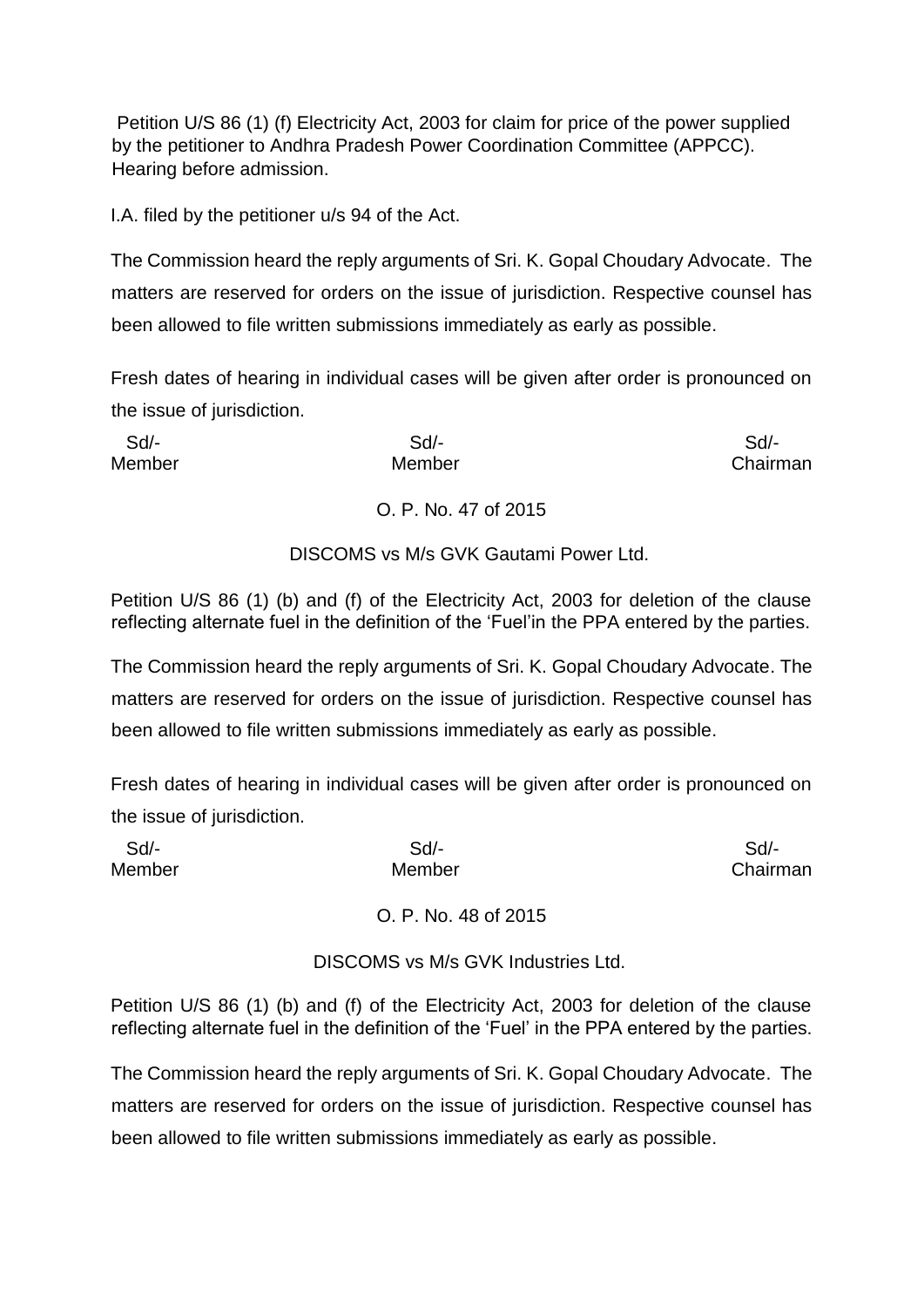Sd/- Sd/- Sd/-

Member **Member** Member **Chairman** 

# O. P. No. 54 of 2015 And IA No. 11 of 2015

M/s GVK Industries Ltd. (Phase-II) vs DISCOMS & APTRANSCO

Petition U/S 86 (1) (f) of the Electricity Act, 2003 for adjudication of disputes between the parties and the IA also filed by the petitioner for interim orders.

The Commission heard the reply arguments of Sri. K. Gopal Choudary Advocate. The matters are reserved for orders on the issue of jurisdiction. Respective counsel has been allowed to file written submissions immediately as early as possible.

Fresh dates of hearing in individual cases will be given after order is pronounced on the issue of jurisdiction.

| Sd/-   | Sd/-   | Sd/-     |
|--------|--------|----------|
| Member | Member | Chairman |

# O. P. No. 55 of 2015

M/s GVK Industries Ltd. vs DISCOMS & APPCC

Petition U/S 86 (1) (f) of the Electricity Act, 2003 seeking to recover several amounts due to it under various provisions of the PPA.

The Commission heard the reply arguments of Sri. K. Gopal Choudary Advocate. The matters are reserved for orders on the issue of jurisdiction. Respective counsel has been allowed to file written submissions immediately as early as possible.

Fresh dates of hearing in individual cases will be given after order is pronounced on the issue of jurisdiction.

| Sd/-   | $Sd$ - | Sd/-     |
|--------|--------|----------|
| Member | Member | Chairman |
|        |        |          |

O. P. No. 56 of 2015

M/s EID Parry (India) Ltd. Vs APTRANSCO & DISCOMS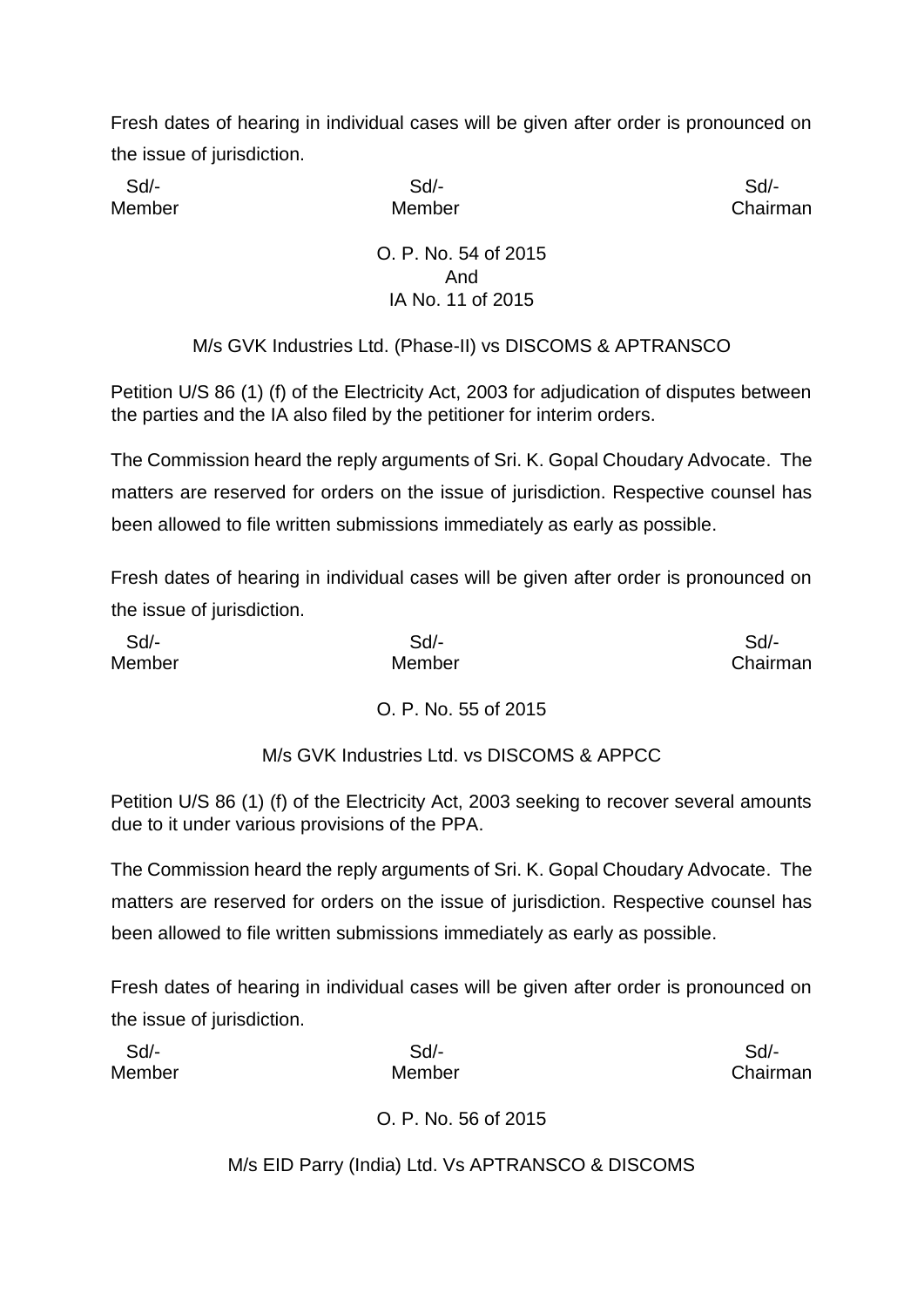Petition U/S 86 (1) (f) of the Electricity Act, 2003 in relation to non-payment of fixed charges by truing annualized threshold PLF of 55% as per the tariff determined by the Commission to the petitioner under the power purchase agreement.

The Commission heard the reply arguments of Sri. K. Gopal Choudary Advocate. The matters are reserved for orders on the issue of jurisdiction. Respective counsel has been allowed to file written submissions immediately as early as possible.

Fresh dates of hearing in individual cases will be given after order is pronounced on the issue of jurisdiction.

| Sd     | Sd                   | Sd       |
|--------|----------------------|----------|
| Member | Member               | Chairman |
|        | O. P. No. 57 of 2015 |          |

M/s Sptectrum Power Generation Ltd. vs APTRANSCO, DISCOMS & APPCC

Petition U/S 86 (1) (f) of the Electricity Act, 2003 for adjudication of disputes between the parties with regard to Minimum Off Take charges.

The Commission heard the reply arguments of Sri. K. Gopal Choudary Advocate. The matters are reserved for orders on the issue of jurisdiction. Respective counsel has been allowed to file written submissions immediately as early as possible.

Fresh dates of hearing in individual cases will be given after order is pronounced on the issue of jurisdiction.

| Sd/-   | Sd/-                 | Sd/-     |
|--------|----------------------|----------|
| Member | Member               | Chairman |
|        | O. P. No. 63 of 2015 |          |

M/s GVK Industries Ltd. vs APEPDCL & 5 others

Petition filed for adjudication of disputes between the parties.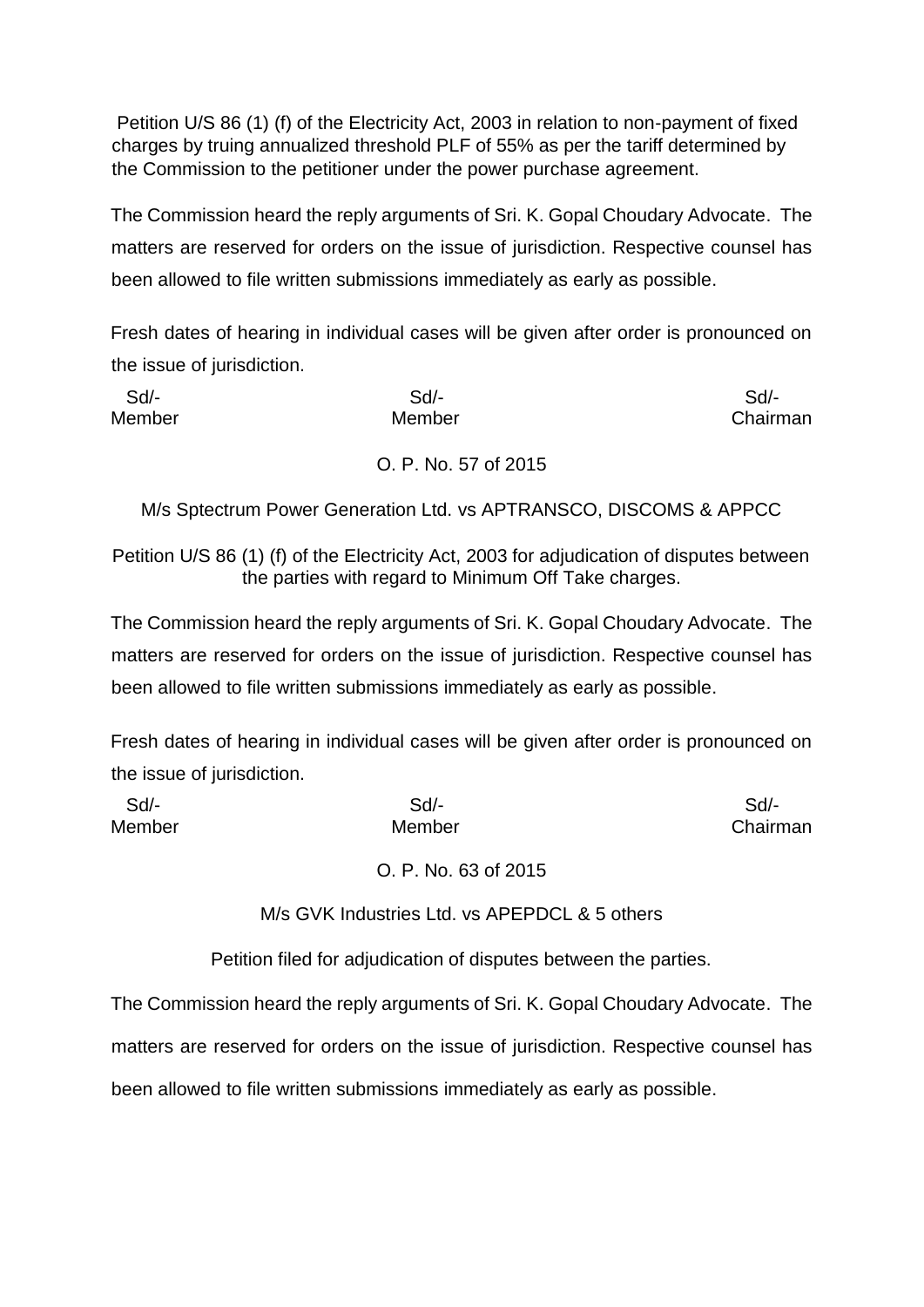Sd/- Sd/- Sd/-

Member Member Chairman

#### O. P. No. 65 of 2015 And IA No. 14 of 2015

M/s Spectrum Power Generation Ltd. Vs APTRANSCO & 5 others

Petition filed U/S 86 (1) (f) of the Electricity Act, 2003 seeking adjudication of disputes between the parties, along with interlocutory application (IA No. 9 of 2014)

The Commission heard the reply arguments of Sri. K. Gopal Choudary Advocate. The matters are reserved for orders on the issue of jurisdiction. Respective counsel has been allowed to file written submissions immediately as early as possible.

Fresh dates of hearing in individual cases will be given after order is pronounced on the issue of jurisdiction.

| Sd/-   | $Sd$ -               | Sd       |
|--------|----------------------|----------|
| Member | Member               | Chairman |
|        | O. P. No. 66 of 2015 |          |

M/s Spectrum Power Generation Ltd. vs APTRANSCO & 5 others

Petition filed U/S 86 (1) (f) of the Electricity Act, 2003 seeking adjudication of disputes between the parties.

The Commission heard the reply arguments of Sri. K. Gopal Choudary Advocate. The matters are reserved for orders on the issue of jurisdiction. Respective counsel has been allowed to file written submissions immediately as early as possible.

Fresh dates of hearing in individual cases will be given after order is pronounced on the issue of jurisdiction.

| Sd     | $Sd$ -               | $Sd$ -   |
|--------|----------------------|----------|
| Member | Member               | Chairman |
|        | O. P. No. 69 of 2015 |          |

M/s Spectrum Power Generation Ltd. vs APTRANSCO & 7 others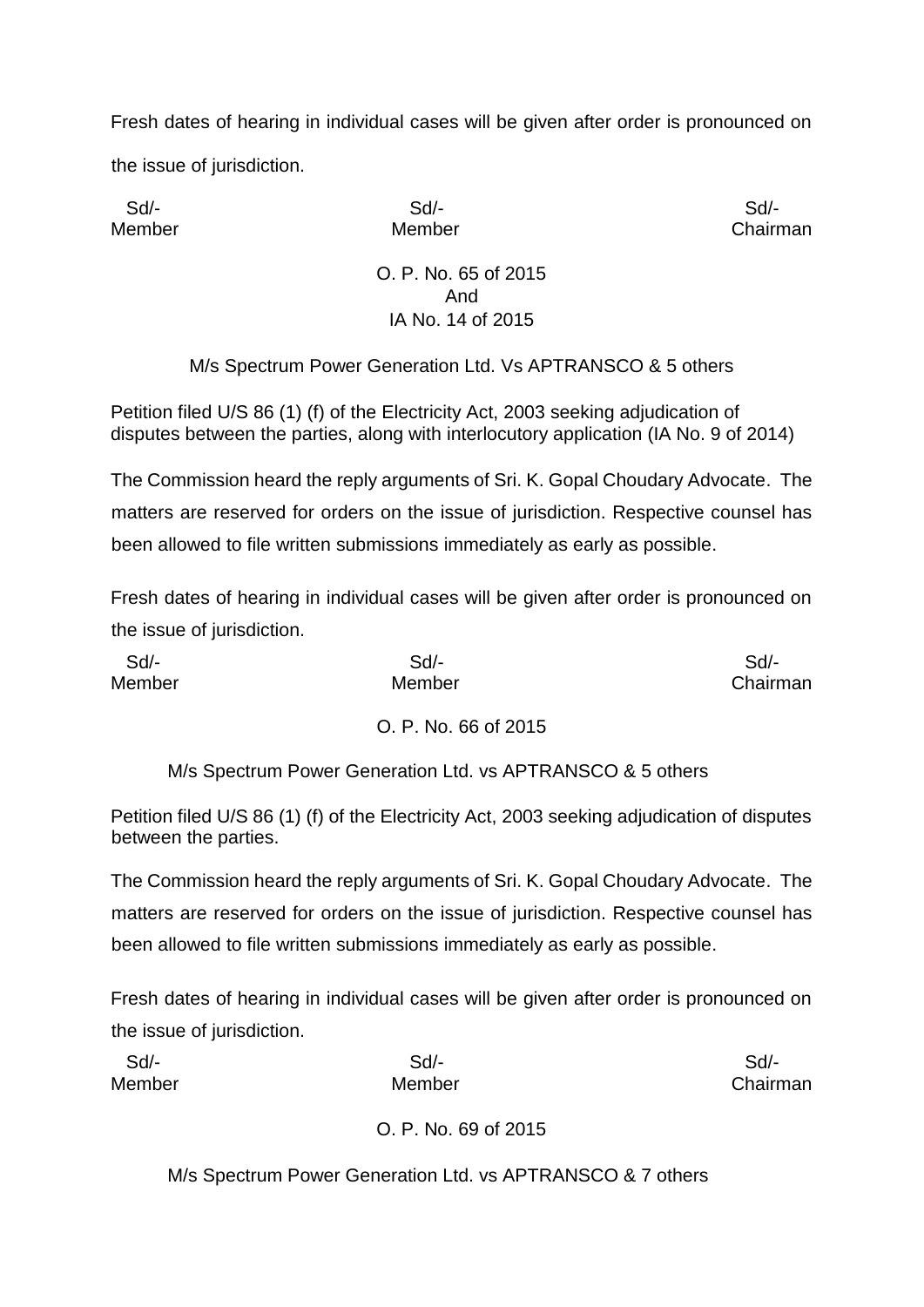Petition filed U/S 86 (1) (f) of the Electricity Act, 2003 for adjudication of disputes between the parties.

The Commission heard the reply arguments of Sri. K. Gopal Choudary Advocate. The matters are reserved for orders on the issue of jurisdiction. Respective counsel has been allowed to file written submissions immediately as early as possible.

Fresh dates of hearing in individual cases will be given after order is pronounced on the issue of jurisdiction.

| Sd     | Sd/-              | Sd/-     |
|--------|-------------------|----------|
| Member | Member            | Chairman |
|        | ----<br>.<br>$-1$ |          |

O. P. No. 70 of 2015

M/s Spectrum Power Generation Ltd. vs APTRANSCO & 7 others

Petition filed U/S 86 (1) (f) of the Electricity Act, 2003 for adjudication of disputes between the parties.

The Commission heard the reply arguments of Sri. K. Gopal Choudary Advocate. The matters are reserved for orders on the issue of jurisdiction. Respective counsel has been allowed to file written submissions immediately as early as possible.

Fresh dates of hearing in individual cases will be given after order is pronounced on the issue of jurisdiction.

| Sd/-   | Sd/-   | Sd/-     |
|--------|--------|----------|
| Member | Member | Chairman |
|        |        |          |

# O. P. No. 71 of 2015

M/s Spectrum Power Generation Ltd. vs APTRANSCO & 12 others

Petition filed adjudication of disputes between the parties. The Commission heard the reply arguments of Sri. K. Gopal Choudary Advocate. The matters are reserved for orders on the issue of jurisdiction. Respective counsel has been allowed to file written submissions immediately as early as possible.

| Sd/-   | Sd/-   | Sd/-     |
|--------|--------|----------|
| Member | Member | Chairman |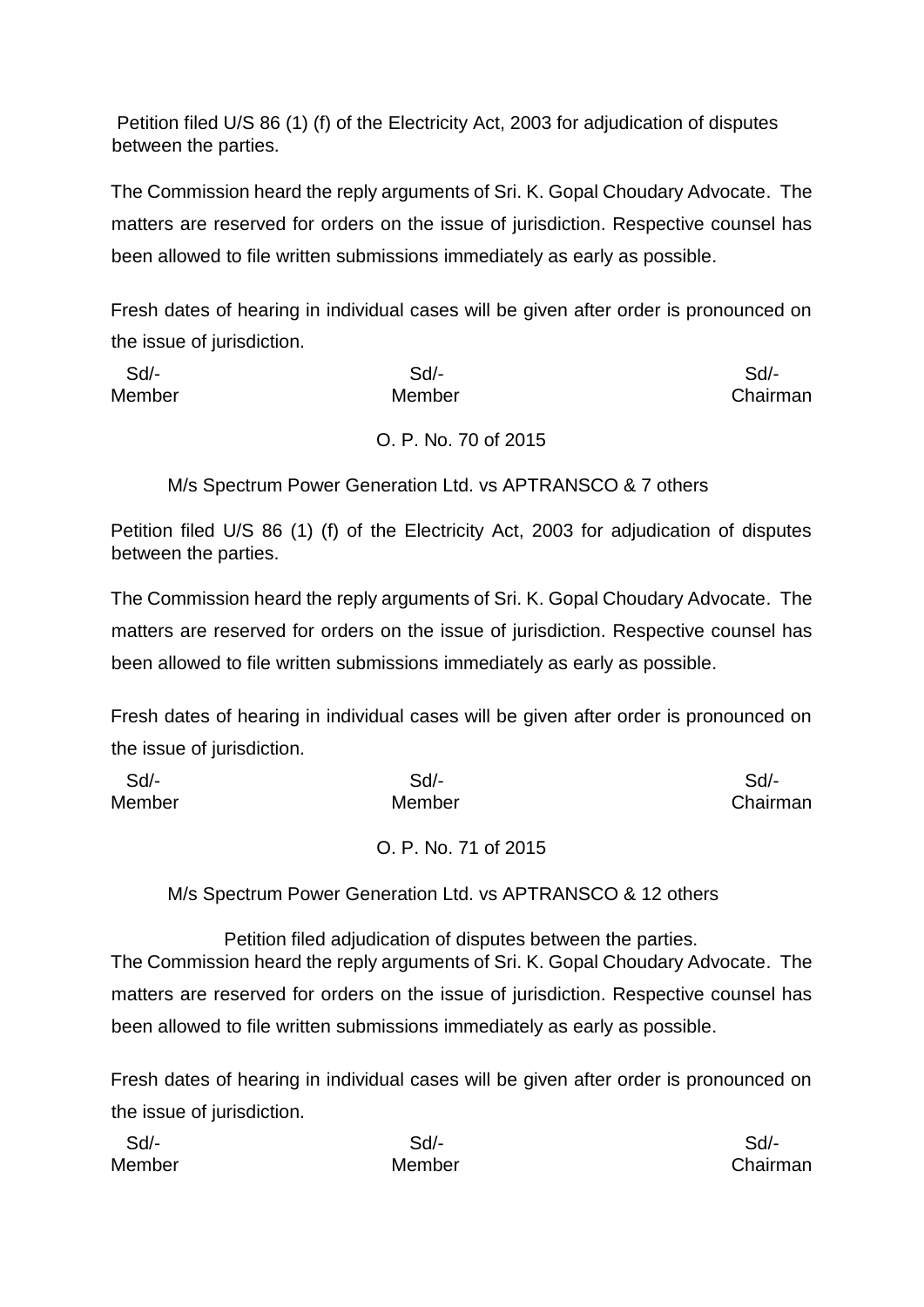# O. P. No. 72 of 2015

# M/s Spectrum Power Generation Ltd. vs APTRANSCO & 7 others

Petition filed adjudication of disputes between the parties.

The Commission heard the reply arguments of Sri. K. Gopal Choudary Advocate. The matters are reserved for orders on the issue of jurisdiction. Respective counsel has been allowed to file written submissions immediately as early as possible.

Fresh dates of hearing in individual cases will be given after order is pronounced on the issue of jurisdiction.

| $Sd$ - | $Sd$ -               | Sd       |
|--------|----------------------|----------|
| Member | Member               | Chairman |
|        | O. P. No. 73 of 2015 |          |

M/s Spectrum Power Generation Ltd. vs APTRANSCO & 7 others

Petition filed adjudication of disputes between the parties.

The Commission heard the reply arguments of Sri. K. Gopal Choudary Advocate. The matters are reserved for orders on the issue of jurisdiction. Respective counsel has been allowed to file written submissions immediately as early as possible.

Fresh dates of hearing in individual cases will be given after order is pronounced on the issue of jurisdiction.

| Sd     | $Sd$ -              | Sd       |
|--------|---------------------|----------|
| Member | Member              | Chairman |
|        | R. P. No. 6 of 2015 |          |

APTRANSCO & 5 others vs M/s Spectrum Power Generation Ltd.

Petition filed under section 94 (1) (f) of the Electricity Act, 2003 seeking review the Commission's order dated 27.07.2013 in OP No. 44 of 2013.